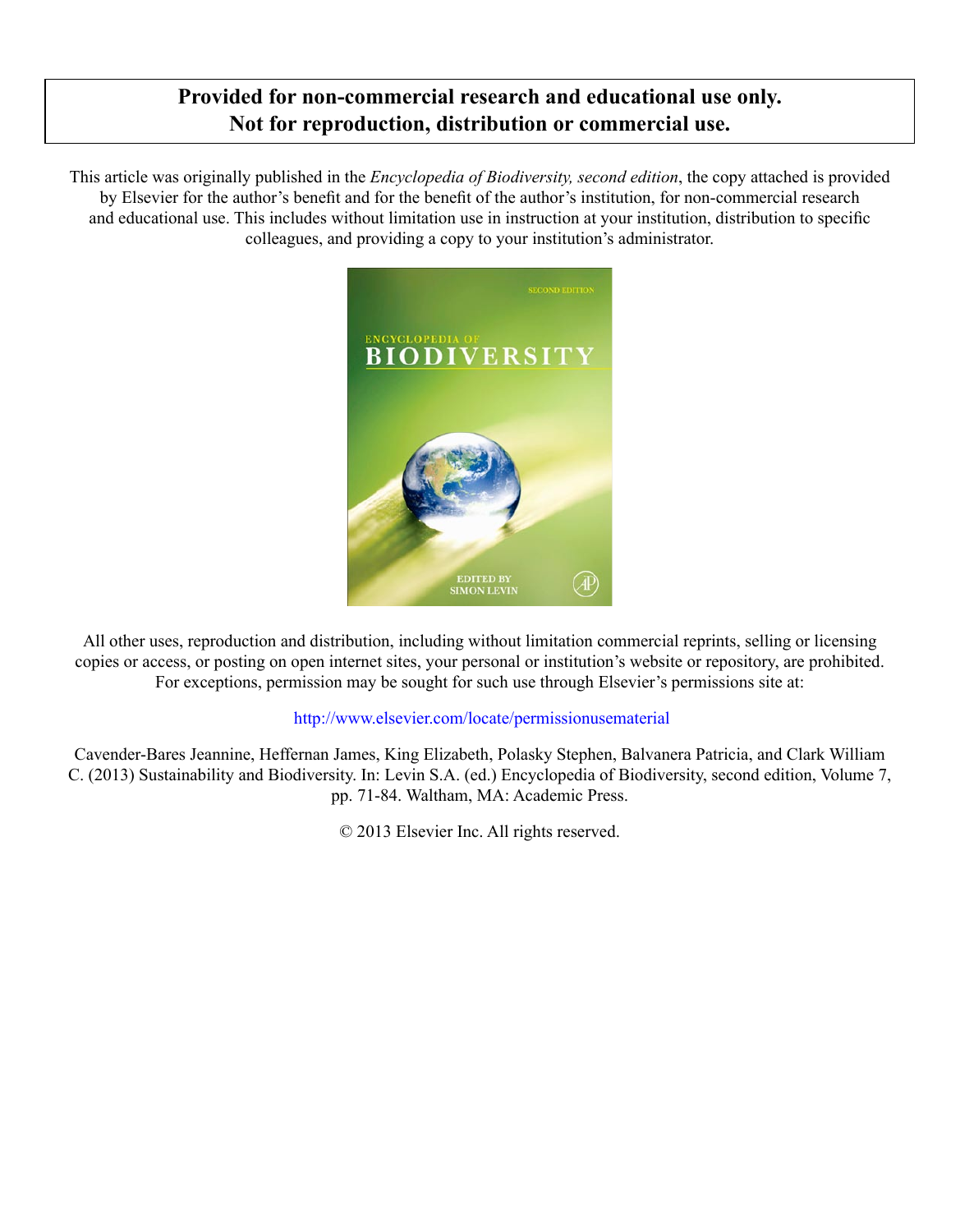# Author's personal copy

# Sustainability and Biodiversity

Jeannine Cavender-Bares, University of Minnesota, St Paul, MN, USA James Heffernan, Florida International University, Miami, FL, USA, and Duke University, Durham, NC, USA **Elizabeth King, Princeton University, Princeton, NJ, USA, and University of Georgia, Athens, GA, USA** Stephen Polasky, University of Minnesota, St Paul, MN, USA Patricia Balvanera, Universidad Nacional Autónoma de México, Morelia, México William C Clark, Harvard University, Cambridge, MA, USA

 $\odot$  2013 Elsevier Inc. All rights reserved.

# **Glossary**

Biodiversity The variability among living organisms from all sources, including diversity within species, between species, and of ecosystems.

Ecosystem services Ecosystem functions involving exchanges of nutrients, energy, waste, and materials through the interactions of organisms and the physical environment that contribute to human well-being.

Human well-being Meeting of physical, psychological, and spiritual needs through material security, health, social relations, personal security, freedom, and other factors. Inclusive wealth The summed total of capital assets or human and Earth system properties that can be used to provide the flow of goods and services that contribute to well-being.

Intergenerational equity Equality and fairness in wellbeing of people in future different generations relative to current generations.

Natural capital The capacity of the natural world to provide services that contribute to human well-being. These may include providing services including food and fiber

# Introduction: Biodiversity and Sustainability

Biological systems exhibit extraordinary diversity, whether considering the genetic variation within species, the differences among the more than 8 million recognized species found on the Earth, or the range of environments inhabited and shaped by those organisms. Over the past two centuries, the expansion of human populations, resource demands, and influence on the Earth's landscapes is the driving force behind a dramatic, planet-wide reduction in biodiversity at all of these levels (genes, species, and ecosystems). Estimates of species extinction over that time period range from 100 to 1000 times background levels [\(Millennium Ecosystem As](#page-14-0)[sessment,](#page-14-0) 2005), a magnitude of biodiversity loss that has been matched only five times in Earth's history, and the first mass extinction known to be caused by a living species. That this catastrophic loss of diversity is linked with a dramatic increase in both the human population and its overall wellbeing raises fundamental questions for efforts to provide for human needs and preserve the planet's biodiversity, including whether the human population and its well-being can be maintained in the face of declining biodiversity.

The idea of sustainability – that the fruits of nature, if harvested at moderate rates, may be reaped indefinitely – is

production; regulating services, such as water flow and quality, or temperature regulation of the atmosphere; cultural services, such as recreation or meeting spiritual needs; and provision services such as soil formation and nutrient cycling.

Poverty A multidimensional concept that describes the inability to meet human needs; it includes economic, human, political, socio-cultural, and protective aspects of human capabilities, including income, livelihoods, health, education, empowerment, rights, status, dignity, and vulnerability.

Shadow prices The added value (or inclusive economic value) of an additional unit of a capital asset, such as widgets, regulation of the Earth's climate system, or human knowledge.

Social equity The fair, just, and equitable distribution of the stocks or flows of capital assets that contribute to human well-being.

Sustainable development The process of meeting human needs of the present without compromising the ability of future generations to meet their own needs.

ancient wisdom. However, translating that verity into workable policies is difficult and elusive. As economies and human population (Figure  $1(a)$ ) have grown rapidly during the past 200 years, exploitation of ecosystems for human gain has usually ignored sustainability and often depleted biodiversity. This may change in the next several decades as land transformation and human appropriation of ecosystem services surge toward natural limits and the growth rate of the human population declines toward zero. Still, more than 950 million people face hunger during at least a part of each year (14% of world population) emphasizing the tension between priorities for human welfare versus those for the conservation of species and ecosystems.

Should attempts to improve the material conditions of human life be constrained by attempts to ensure the long-term survival of habitats and species? The connection between sustainability and biodiversity is neither conceptually clear nor practically straightforward, but it is of fundamental significance. Whether slowing the loss of biodiversity is necessary or sufficient for the transition to a sustainable society depends not only on the material relationships between diversity and the provision of ecosystems services to human society, but also on the philosophical basis for the value of biodiversity. The three central rationales that have motivated biodiversity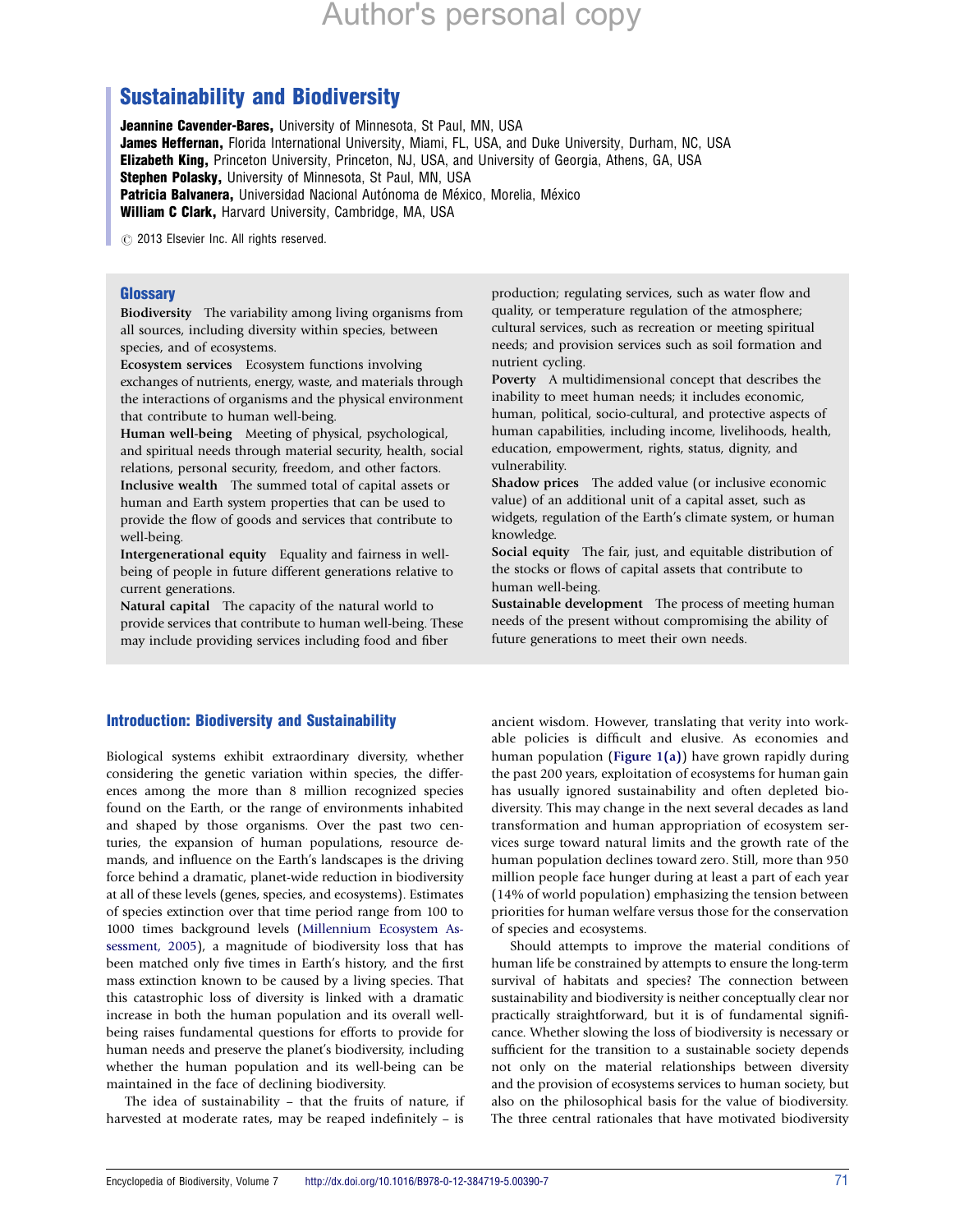<span id="page-2-0"></span>

Figure 1 Human demography trends. In recent decades, world population has increased exponentially reaching 7 billion (a) although annual population growth has slowed (b) as human fertility rates have declined (d). Infant mortality rates have declined (c) whereas life expectancy has increased (e) providing an indication of increases in human well-being. Meanwhile, most humans now live in urban environments because the fraction of the population in rural regions has consistently declined whereas that in urban populations has consistently increased over the last half century (f). Data from the World Bank (www.worldbank.org) and the Population Reference Bureau (www.prb.org).

conservation can be summarized as: (1) the ethical perspective that other organisms that evolved over millennia have a right to exist and a claim to planetary resources irrespective of human needs, (2) spiritual and cultural practices that value the existence of other organisms, and (3) empirical linkages between biodiversity and the provision of ecosystem services. Although these rationales are philosophically compatible and even overlapping, they have divergent implications for the prioritization of biodiversity conservation and the meeting of human needs. The ethical perspective (1) suggests that preservation of biodiversity should be considered a priority equal to human well-being. The spiritual/cultural perspective (2) takes as given that human well-being is dependent on the preservation of other species. In either case, a trajectory of development that erodes biodiversity is, by definition, unsustainable. Although both views motivate biodiversity conservation, they do not consider the contributions of biodiversity to the material well-being of society. As such they are likely to fall short in conflicts over land-use

that highlight immediate trade-offs between biodiversity conservation and production of goods and services for human consumption.

The ecosystem services justification is fundamentally anthropocentric, in that it makes the value of biodiversity contingent on its relationship to human well-being. Despite the weak philosophical protection it affords to biodiversity conservation, the potential for the ecosystem services perspective to align conservation and human development goals gives it the greatest prospects for widespread political adoption [\(MEA,](#page-14-0) [2005](#page-14-0)). In 1987, the World Commission on Environment and Development (WCED) chaired by Gro Harlem Brundtland declared: ''Sustainable development is development that meets the needs of the present without compromising the ability of future generations to meet their own needs.'' Under this directive, the transition to sustainability will require that we understand the complex and reciprocal relationships between biodiversity and human well-being, both now and in the future.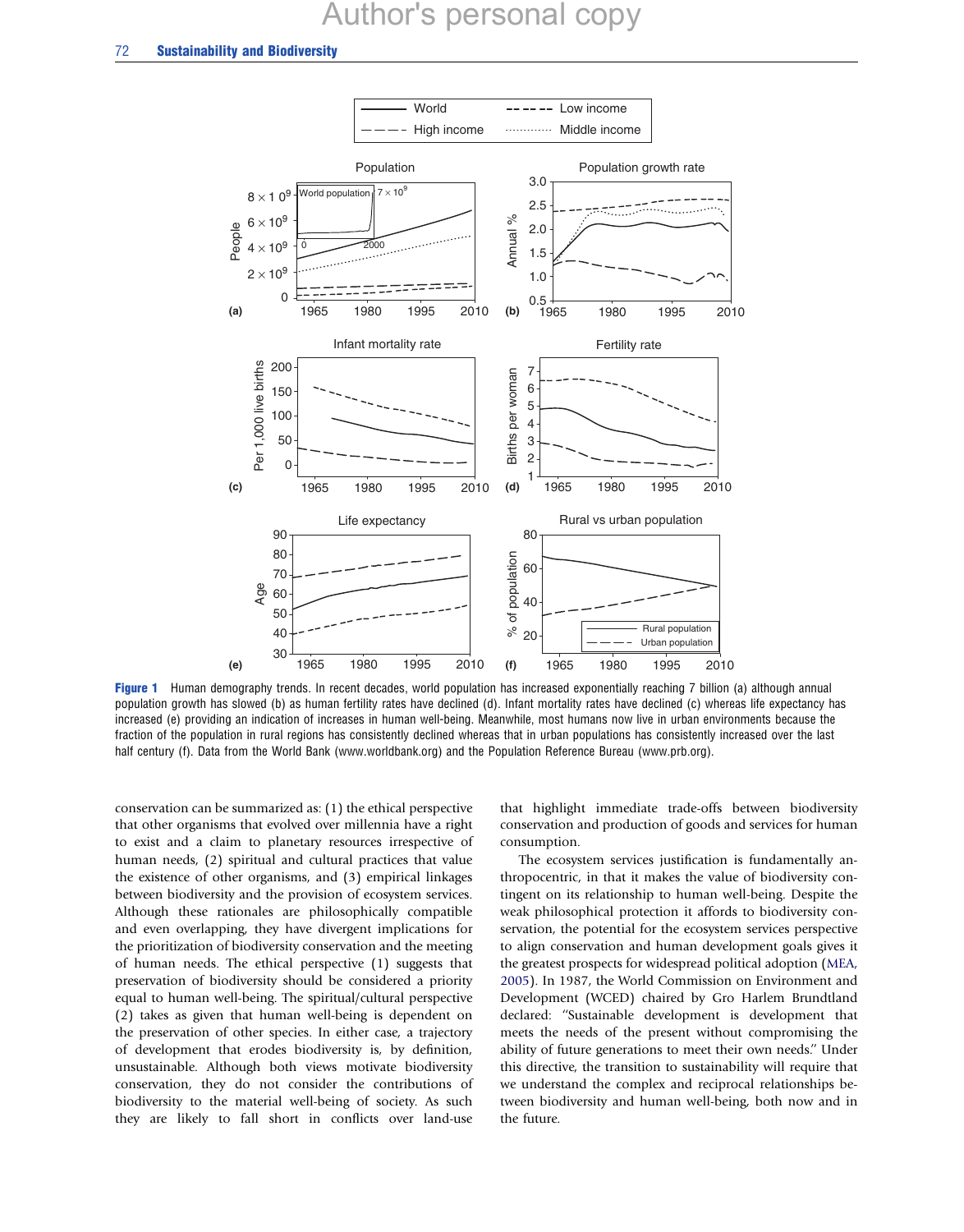#### Box 1 Sustainability and the theory of inclusive wealth

In theory, inclusive wealth considers all the contributions to human well-being from all planetary resources. These "capital assets" support, provision, and regulate goods and services now and in the future. The well-being or utility of individuals  $(U_{\theta})$ , who exist within a social state, x, where the social state characterizes everything that might influence well-being. Social well-being at time  $t V(x(t))$  is an aggregate function of the well-being of individuals in society

$$
V(x(t)) = V(U_1(x(t)) U_2(x(t)) ... U_n(x(t))
$$

Social well-being from time t forward is measured by

$$
V(t) = V(x(t)) + V(x(t+1))/(1+\delta) + \cdots
$$

where  $\delta$  is the discount rate by which future values are discounted when compared to present values. The discount rate is an area of much controversy. Perhaps the well-being of future generations should not be discounted at all, or perhaps discounting is reasonable. Leaving aside the controversy, sustainability is said to be achieved when the flow of well-being is nondeclining,  $dV/dt \geq 0$ . Since well-being is subjective and not directly observable sustainability cannot be measured in this way. However, we can attempt to measure assets and their values. The theory becomes more tangible if we consider human well-being in terms of all of the capital assets or system properties,  $K(t)$ , that can be used to provide the flow of goods and services that contribute to well-being

$$
V(t) = V(K(t), M)
$$

where  $K(t) = (K_1(t), K_2(t),..., K_r(t))$  and M is the evolving political economy or the resource allocation mechanism that involves institutions. Capital assets that contribute to well-being come in many forms, including manufactured capital, natural capital, human capital, social capital, and knowledge capital. Taking the derivative of  $V(K(\hat{t}), M)$  with respect to time generates the following expression:

$$
\frac{dV(K(t), M)}{dt} = \sum_{h=1}^{n} \frac{\partial V(K(t), M)}{\partial K_h} \frac{dK_h(t)}{dt}
$$

The added value of an additional unit of capital asset h is its 'shadow price'  $P_h$  and can be defined as

$$
P_h(K(t), M) = \frac{\partial V(K(t), M)}{\partial K_h(t)}
$$

Inclusive savings or investment in capital asset  $h$  is

$$
I_h(t) = \frac{\mathrm{d}K_h(t)}{\mathrm{d}t}
$$

Inclusive wealth, which is the value of all capital assets, is

$$
W(t) = \sum_{h=1}^H P_h(K(t), M)K_h(t)
$$

and the change in the value of inclusive wealth through time is given by

$$
\frac{dW(t)}{dt} = \sum_{h=1}^{n} p_h(K(t), M) \frac{K_h(t)}{dt} = \sum_{h=1}^{n} p_h(K(t), M) I_h
$$

Nondeclining social well-being through time is equivalent to nondeclining inclusive wealth, so that we can summarize sustainability from the perspective of the theory of inclusive wealth as being a trajectory through time where the total value of all capital assets that contribute to human well-being is nondeclining:

$$
\frac{dV(K(t),M)}{dt}=\frac{dW(t)}{dt}=\sum_{h=1}^H P_h(K(t),M)I_h(t)\geq 0
$$

A major challenge for the integration of biodiversity conservation and providing for human well-being through the framework of sustainability is the appropriate valuation of biodiversity. This challenge begins with determining the relationships between biodiversity and ecosystem function, and between ecosystem functions and their value of in terms of well-being, relationships which are incompletely understood. But it also extends to and ultimately resides in questions of scale and equity, both within and among generations. That is, measures necessary to meet human needs locally may compromise biodiversity globally and vice versa,

and measures necessary to meet human needs or maintain biodiversity today may compromise one or both of these aims in the future. How can we determine the course that provides greater benefit to human welfare now or for humans in generations to come? A framework that considers inclusive wealth (Box 1), or the contributions of all natural and human-derived systems to human well-being, may help guide this search.

At the heart of potential tradeoffs between biodiversity conservation and human well-being are decisions about alternative land-uses, which must balance conservation against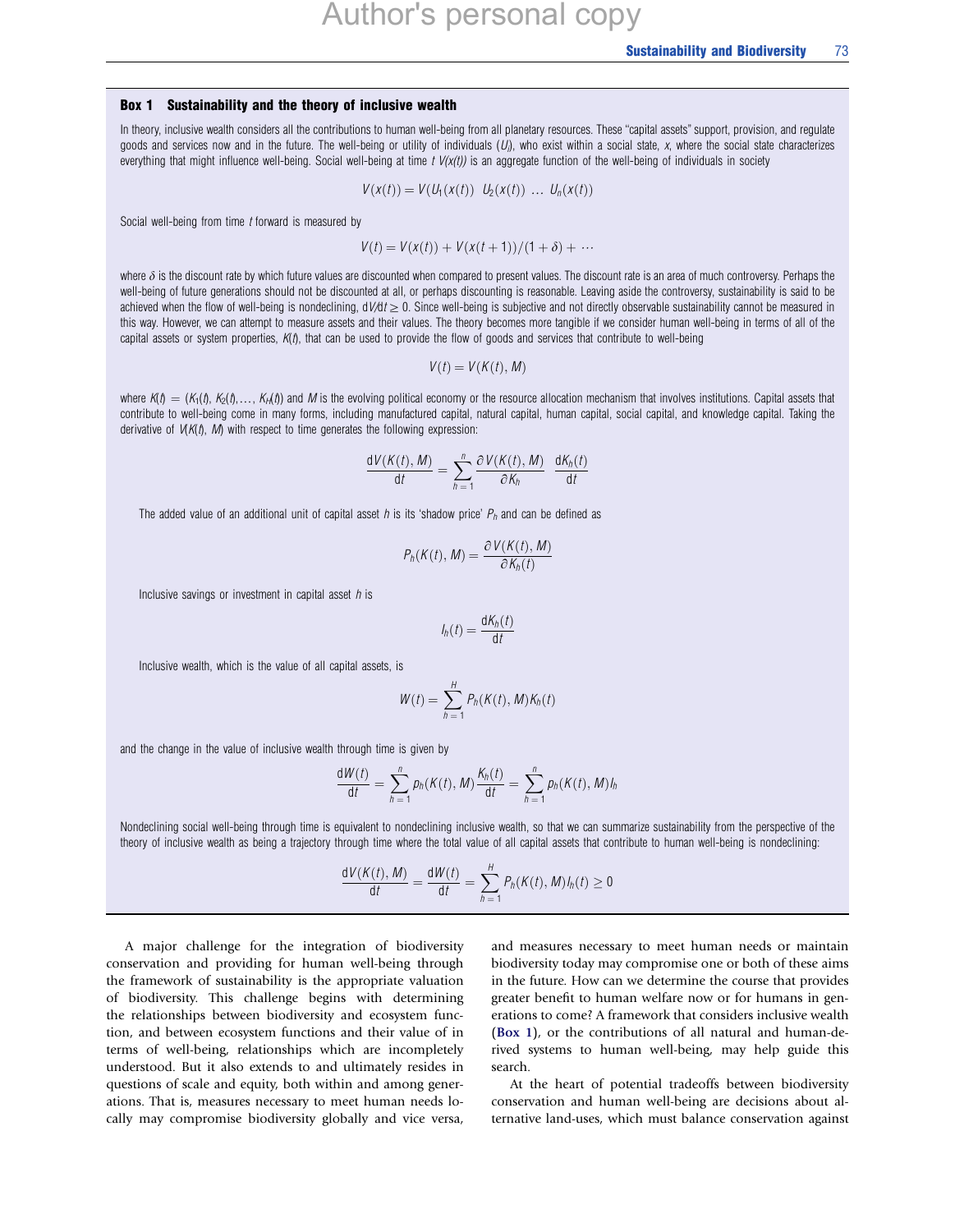#### <span id="page-4-0"></span>74 Sustainability and Biodiversity

uses that contribute immediately and directly to human welfare, such as agricultural production (Foley et al., 2011). These are entangled with issues of equity by the fact that the world's biodiversity hotspots tend to be found in countries with the highest human population density and the lowest per capita income (Figure 2). These same countries, mostly in the tropics, have seen much of their best agricultural land committed to the production of sugar, tea, coffee, chocolate, and other luxury goods for temperate-zone markets for centuries, and increasingly to meet rising global demand for soya and palm oil in biodiversity hotspots such as Indonesia and Amazonia. Ultimately, the possible paths toward sustainability are constrained by the realities of the history and geography of human society and Earth's biodiversity.

The complexities of relationships among biodiversity and human well-being present fundamental challenges to defining the objectives of a sustainable future; thus a transition toward sustainability must be a search rather than a march. Regardless

of the specific path, a transition toward sustainability – in which biodiversity and the ecosystem services they provide are sustained and human needs met now and in the future – will require significant social, political, and technological changes during the next few generations. The good news is that this is a time period in which human population is expected to level off within the century due to declining fertility rates (Figure  $1(d)$ ); hence, it is possible to think of a sustainability transition on the timescale of the demographic transition drawing to a close during the twenty-first century. At the same time, even present levels of human population and consumption have proven devastating to the planet's biota. Understanding how past and future biodiversity loss influence the ecosystem and environmental services that contribute to human welfare is critical to the search for a sustainable future. Awareness of long-term trends and transitions, together with indicators to inform our searches, are important contributions that science can provide in addition to developing means for



Figure 2 Bird diversity (a, b), vascular plant diversity (c, d), and mammal diversity (e, f) by country in relation to population density (people per km<sup>2</sup>) and Gross National Income (GNI; \$US), respectively. GNI is the value of all products and services generated within a country in one year (GDP) plus the income lost to or gained from other countries through debt and interest payments. The relationships show that species diversity, one measure of biodiversity, is highest in countries where population density is highest and income is lowest, posing challenges for biodiversity conservation. In a–f, each point represents a single country. Lines are least squares regressions fitted to the data. Species per  $km^2$  are calculated from the number of species per country divided by the total area of the country. Data on bird, mammal and plant diversity are from the World Resources Institution (earthtrends.wri.org); population density and GNI data are from the World Bank.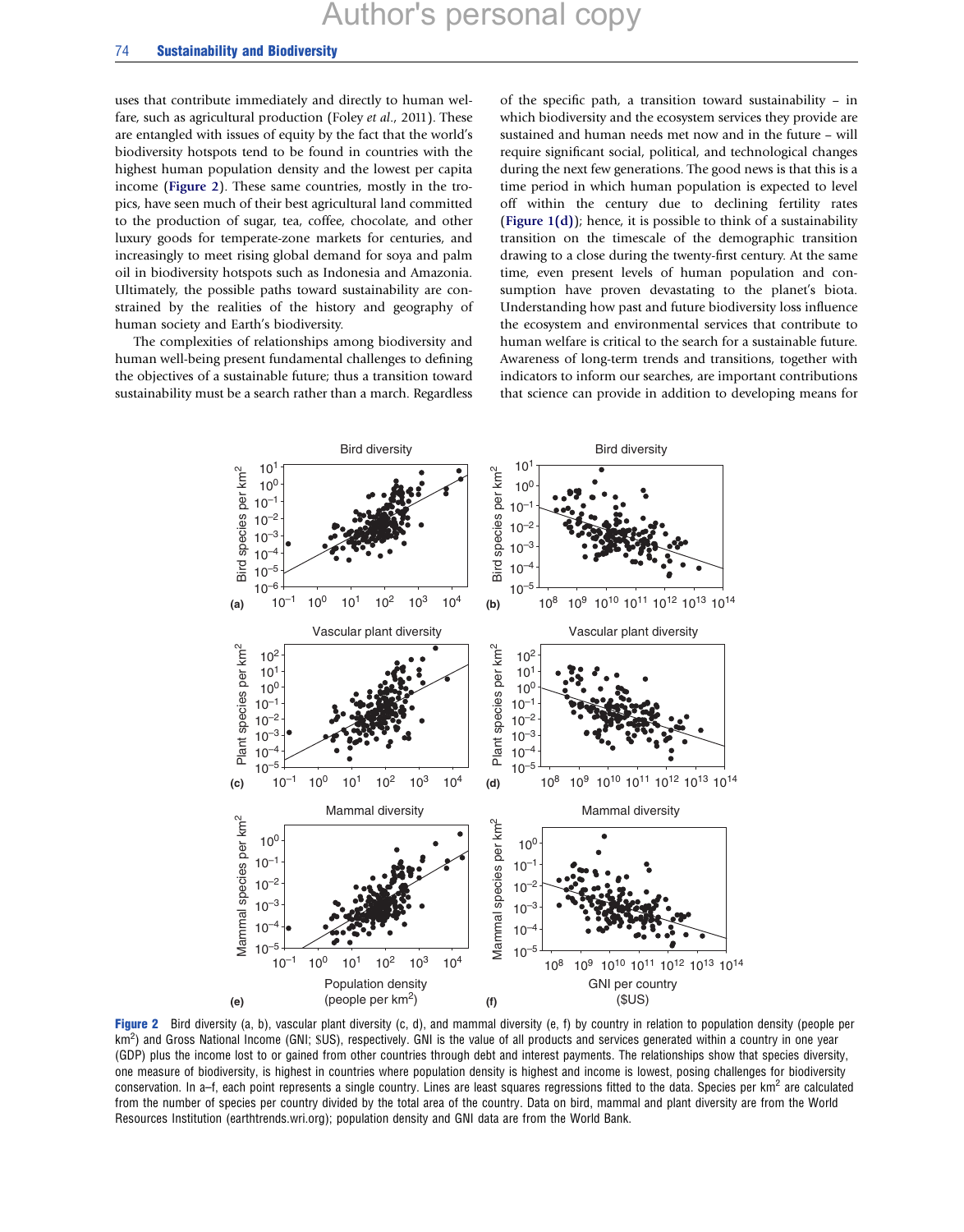reconnecting human prosperity to the diverse and essential riches of the natural world.

# Sustainability, Sustainable Development, and Carrying Capacity

The definition of a sustainable material economy remains problematic: Which stocks must be preserved? Which flows must be conserved and at what levels? Is there a single numeraire that can indicate sustainability or its opposite? There are no definitive answers to these questions, but the definition of sustainable development put forward by the Brundtland Commission (meeting the needs of the present without compromising those of future generations) contains within it two key concepts: The concept of needs, in particular the essential needs of the world's poor with an emphasis on alleviating poverty; and the idea of limitations imposed by the state of technology and social organization on the environment's ability to meet present and future needs.

In a simple consumer–resource interaction, resource use, or consumption is sustainable when the rate of extraction is equal to or less than the rate at which the resource can replenish itself. In such systems, for a given extraction rate and replenishment rate, there exists a finite limit (or carrying capacity) of the size of the consumer population, which can be sustained. When consumers exceed the carrying capacity, this can result in a self-limiting feedback, because with a decline of the resource base, the consumers' abundance also declines. In this light, ecosystems are essentially suites of resources that support both human and other organisms. And as such, they also have a finite limit (or carrying capacity) to support other populations. However, for humans, self-limiting feedbacks rarely manifest themselves as they would in a simple consumer–resource relationship. People obtain highly diverse and complex portfolios of resources and services from ecosystems, which allows numerous forms of buffering from self-limitation. Some resources can substitute for others in maintaining livelihoods. Thus, with some notable exceptions, the birth and death rates of human populations are rarely in lockstep dependence with a single ecosystem service. Also, our consumer–resource interactions are frequently spatially buffered. Humans live and work in virtually all parts of the planet, exchanging goods in a global economy. Richer societies have often transferred the burdens of their unsustainable practices onto poorer ones by harnessing goods and services produced in poor regions, and avoiding some of the costs of those goods in the form of environmental degradation. Humans have also developed technological innovations that buffer us from the harsh consequences of exceeding carrying capacities by enhancing the rate of resource replenishment, as is the case with fertilizer use on crops. And there is of course temporal buffering, wherein the consequences of unsustainable resource use do occur but are unobserved because the feedbacks take decades to play out.

For nearly all human populations, trends during the past several decades in indicators of well-being, such as declining infant mortality rates (Figure  $1(c)$ ) and increasing life expectancy ([Figure 1\(e](#page-2-0)), income and education, indicate that human welfare is increasing. However, given the many ways by

which we buffer and escape direct suffering even when we exceed carrying capacities for ecosystem services, this outcome may not be entirely surprising. Buffering mechanisms, changes in social organizations, technological advances, and the values we place on different indicators of well-being can all obfuscate the finite nature of resource availability. However they do not change the fact that resources are still ultimately finite. They also do little or nothing to direct attention to the ways that overutilization of one resource can impact the availability of other resources and services. The destruction of biodiversity may be deemed a negligible cost to increasing ecosystem services like food production, but when we reduce a resource's abundance, we reduce the carrying capacity for other organisms that rely on the resource. This can lead to cascading losses of biodiversity, which comes full circle to limit resources on which humans depend. This cycle can be seen in the collapse of fisheries, the loss of species in logged tropical forests, and loss of agricultural soil productivity – all cases where exploitation of one resource has led to unexpected losses of other resources and services.

As human numbers and consumption of natural resources increased over the last century, so did concern that the impact of our species on the natural world would have irreversible, ultimately self-destructive effects. Using the idea of carrying capacity as a framework, ecologists have estimated that humans now appropriate slightly less than half the net primary production on land and approximately the same fraction of fresh water [\(Vitousek](#page-14-0) et al., 1986). Such estimates indicate that further economic growth or improvements in human well-being – even if they occur – may not continue to increase the size of the material economy on which life depends. Indeed, it seems likely that achieving sustainable economies will require decreasing the burdens of wasted energy, discarded materials, and pollution that are now imposed on the environment. Technology plays a strategic role in this aspiration.

## The Inclusive Wealth Framework for Sustainability

There are many perspectives from which to consider sustainability ranging from single indicators of human well-being that mimic Gross Domestic Product (GDP) to composite indicators to even more complex approaches. One type of approach, dubbed the 'dashboard' ([Stiglitz](#page-14-0) et al., 2009) involves gathering and analyzing a series of indicators that are relevant to evaluating environment, social, and economic progress simultaneously. At small spatial scales, particularly in agroecosystems found in many regions of Latin America, once such dashboard approach, the Framework for the Evaluation of Natural Resource Management Systems Incorporating Sustainability Indicators (MESMIS) has demonstrated promise [\(Speelman](#page-14-0) et al., [2007\)](#page-14-0). MESMIS considers indicators to evaluate system sustainability in the environmental, economic, and social arenas and provides criteria for sustainable management systems that emphasize (1) productivity, (2) stability, resilience and reliability, (3) adaptability, (4) equity, and (5) self-reliance. The effort has provided critical guidance in decision-making at the community level over the past decade. At larger spatial and sociopolitical scales, such as at national or global levels,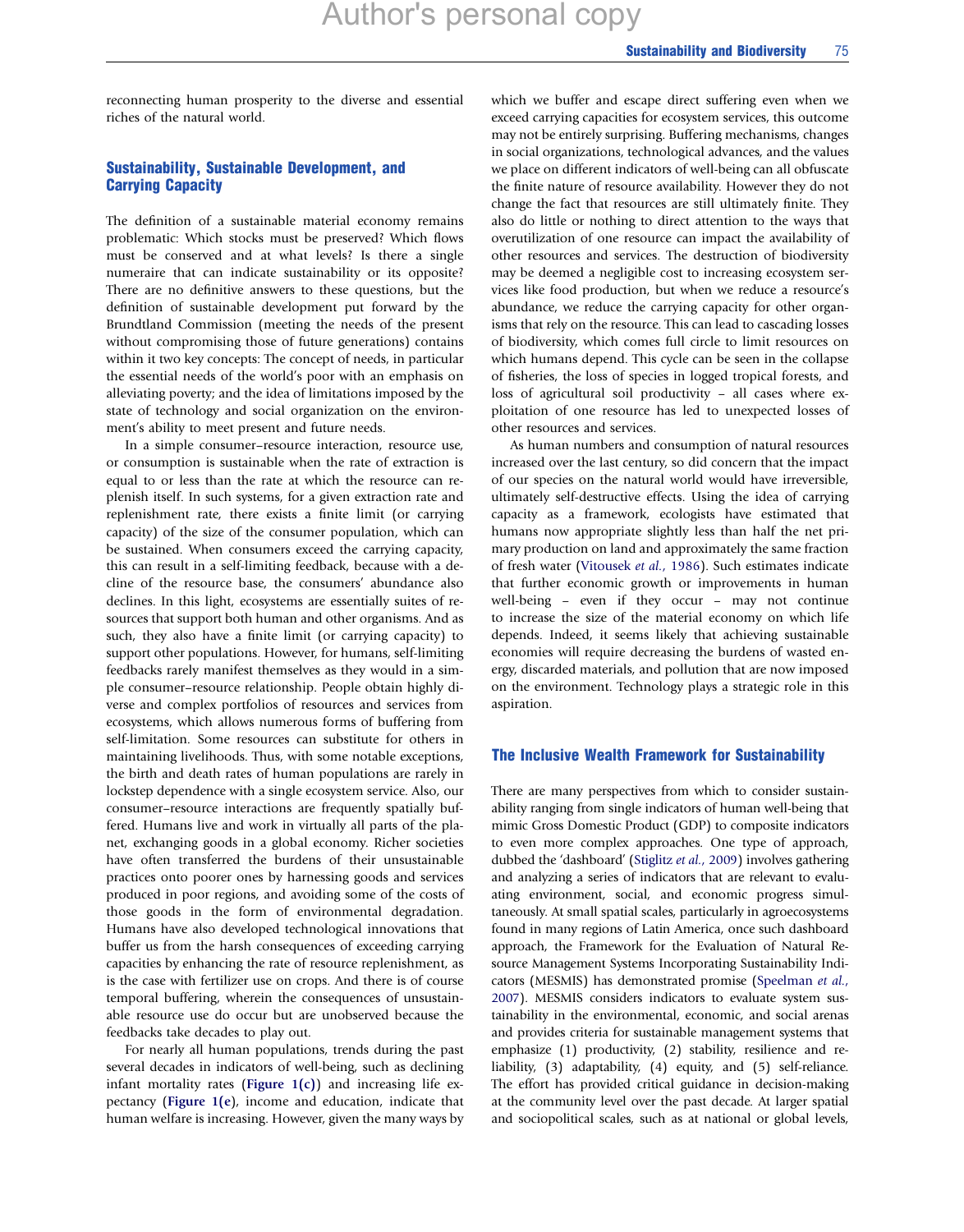#### 76 Sustainability and Biodiversity

the inclusive wealth economic framework [\(Arrow](#page-14-0) et al., [2004](#page-14-0); [Dasgupta, 2008](#page-14-0)), provides a theoretical framework for developing composite indicators and charting a path for sustainability (Box 1). The inclusive wealth framework follows an economic approach that defines sustainability as nondeclining human well-being over time. In doing so, it takes a strictly human-focused perspective thereby ignoring the value of planetary resources for other species unless they benefit humans. However, it does allow for valuing of biodiversity to humans spiritually, materially, and for their importance in providing ecosystem services. Acknowledging this tension, the inclusive wealth framework offers guidance for human decision-making for achieving sustainability considering resource use, ecosystem services, and human well-being.

Human well-being is difficult to define, given its subjective nature. It is a function of material security, health, social relations, personal security, freedom, and other factors. Essential to human well-being is that physical, psychological, and spiritual needs which are met. In keeping with the United Nations World Commission on Environment and Development (WCED) (1987) definition of sustainable development, a sustainable development path is one in which human wellbeing is nondeclining. A sustainable economy, therefore, is one which follows a development trajectory in which intergenerational well-being is nondeclining.

Inclusive wealth includes the contributions to wealth from all capital assets and the value of these assets is determined by their contribution to the current and future production or provision of goods and services (Box 1). In other words, sustainability is achieved if the change in the total value of all capital assets that contribute to human well-being and investment in those assets is nondeclining.

Theoretically, it is possible to calculate changes in wellbeing through time by tracking the change in inclusive wealth, which is a function of both the shadow prices of capital assets and investment or depreciation in the capital assets that contribute to well being (Box 1). The theory provides an elegant means to focus attention on what needs to be measured to evaluate sustainability. Actually measuring inclusive wealth, however, presents an extreme challenge given that it requires quantifying shadow prices, a process fraught with difficulties and unknowns. Evaluating shadow prices for natural resources, for example, requires evaluating losses in terms of all present and future well-being that would result reductions in these resources. This necessitates understanding exactly how assets contribute to provision of goods and services and how goods and services contribute to human well-being; achieving such estimates for spiritual, aesthetic, or nontangible goods may be particularly problematic. Provisioning of environmental services depends also on systems dynamics and how evolving conditions will impact the stocks and flows of capital assets. In particular, the risks associated with catastrophic changes (i.e., tipping points) are difficult to assess and therefore to manage appropriately. Present formulations of inclusive wealth do not generally include how capital and services are distributed within or among economies. Although equity considerations can be incorporated into this framework, the real challenge is achieving societal agreement on how this is best done. Despite the many challenges, which highlight the nature of the search rather than a march toward sustainability,

#### Table 1 Examples of ecosystem services

| Supporting         | Regulating                   |
|--------------------|------------------------------|
| Nutrient cycling   | Global Climate regulation    |
| Soil formation     | Flood regulation             |
| Primary production | Disease regulation           |
| Oxygen production  | Water purification           |
| Pollination        | Shade/temperature regulation |
| Provisioning       | Cultural                     |
| Food               | Aesthetic                    |
| Freshwater         | Spiritual                    |
| Wood and Fiber     | Educational                  |
| Fuel               | Recreational                 |
| Pharmaceuticals    | ldentity                     |

Source: Adapted from the Millennium Ecosystem Assessment: <www.MAweb.org>

the inclusive wealth framework provides one approach to considering sustainability that incorporates the stocks and flows through time of the major forms of capital assets that contribute to human well-being.

Capital assets that contribute to human well-being go far beyond resources that are typically valued in monetary terms. All of the planetary and human-created resources that influence human welfare must be considered. These assets can be broken down into major categories, including (1) manufactured capital, which includes all the goods and services produced by humans, (2) human resources and capabilities, such as human health, human knowledge, and governmental, social, and cultural institutions, and (3) natural capital, which includes all the goods and services provisioned, regulated, and supported by Earth systems (e.g., the atmosphere and climate; terrestrial, freshwater, and oceanic ecosystems; and so forth) (Table 1). Natural capital assets, for example, include system properties such as soil, hydrology, vegetation, habitat, interactions between species and trophic levels, etc. that provide ecosystem/environmental services that contribute to human well-being. Such services include plant pollination, pest regulation, pollution reduction, renewable resource conservation, soil fertility, food and fiber production, freshwater, regulation of water flow and quality, flood regulation, nutrient regulation, carbon sequestration, disease regulation, recreation, aesthetics, pharmaceuticals, etc. Biodiversity is a critical component of natural capital assets from which these services flow (section Biodiversity as a Form of Natural Capital). Ecosystems and Earth systems, more generally, provide services in often complex and interacting ways that are often poorly understood and monitored. The maintenance of natural capital assets and their ability to provide services are influenced by human use and management. The governance, institutions, cultural values, social relations, incentives, regulations, markets, and so forth that drive how humans use and manage these assets are thus critical to the maintenance of and investment in natural capital.

## Biodiversity as a Component of Natural Capital

Biodiversity represents a distinct component of natural capital and is often considered essential to sustainability. Species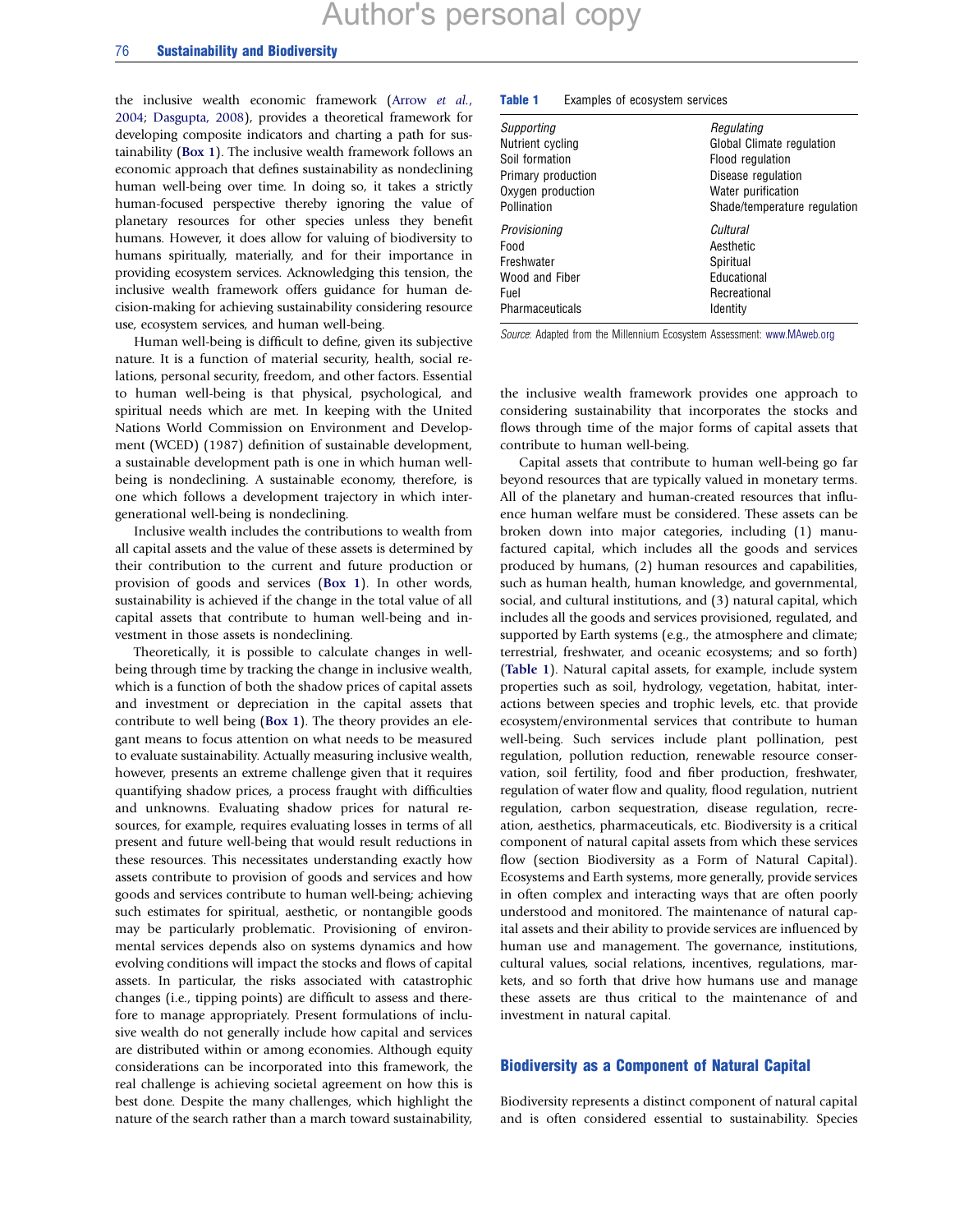extinction is one of the only indications of irreversible environmental loss widely accepted by laypersons; what is its practical significance, both biologically and socially? Is human well-being dependent on the survival of biodiversity, and if so how?

First, it is worth remembering that whereas biodiversity is often used to refer to the richness of species in a given region, it is a much broader term that includes the sum total of the living resources on Earth. According to the 1993 Convention on Biodiversity, biodiversity is the variability among living organisms from all sources, including diversity within species, between species and of ecosystems. The variety of life this encompasses as well as the complex and dynamic relationships among components of biodiversity make it much more than simply the number of species per unit area.

Second, an increasing number of scientific studies demonstrate empirical linkages between biodiversity and ecosystem services that contribute to human well-being (see article from Quijas and Balvanera, Links between biodiversity and ecosystem services). Quantitative syntheses of the large amount of experimental studies that have manipulated species richness and measured multiple ecosystem functions have shown that higher biodiversity provisions more services such as increased stability in the face of perturbation, higher productivity and thus higher provision of food fodder or wood, and better regulation of erosion, pests, and pathogens.

Ehrlich and Ehrlich (1981) hypothesized that losses of biodiversity have consequences for ecosystem function much like losses of redundant rivets in airplane wings: Initial losses of species should be accompanied by minimal change in the functioning of ecosystems because some fraction of species are redundant in the processes they perform in nature. However, at some point, loss of species lead to rapid declines in ecological function, much like the loss of one too many rivets can lead to failure of an airplane wing. Of the hundreds of scientific studies that have examined the empirical links between biodiversity and ecosystem functions, such as nutrient cycling and productivity, the vast majority support the rivetredundancy hypothesis for individual ecosystem functions ([Cardinale](#page-14-0) et al., 2011). In agricultural systems, for example, different crop varieties that can adapt to altered climates or are resistant to different diseases provide redundancy and reduce risks. In the face of climate change or invasive pathogens, if one crop variety fails, another may persist. If one pollinating insect species declines, a similar species may provide the same service. Meta-analyses that have examined multiple ecosystem services simultaneously ([Hector and Bagchi, 2007;](#page-14-0) [Isbell](#page-14-0) et al., [2011](#page-14-0)) demonstrate, however, that many more species are required to provide multiple ecosystem services than a single service alone. Such multidimensional investigations demonstrate that although each ecosystem function or service may depend on only a fraction of the species in the ecosystem, the number of critical species continues to increase as more functions and services are considered. The end result is that that most species, including rare species, turn out to be critical to the integrity of ecosystems.

Despite the wealth of evidence linking biodiversity to human well-being in experimental and theoretical contexts, at landscape, regional, within country, and among countries spatial scales, biodiversity, and ecosystem services may be at

conflict, given competing land-uses. Agriculture, for example, contributes to food provision at the cost of preserving habitat for other species. In contrast, a forest preserve allows for the maintenance of multiple species, which contributes to the maintenance of carbon stocks and the regulation of wateravailability and related services, but does not allow for the extraction of timber or other products for human consumption.

It is possible to design landscape management schemes that allow for the simultaneous maintenance of biodiversity and agricultural areas (Porter-Bolland et al., 2011). Diverse agroecosystems can be established within a matrix of conserved forest patches that allow for multiple species to find suitable habitat, while food is produced. Also, it is possible to design a network of sites for conservation that could maximize the conservation of biodiversity and that of ecosystem services. By identifying the key areas for conservation of biodiversity and those for the provision of ecosystem services, sites can be chosen to maximize both. Well-managed natural ecosystems that conserve biodiversity can provide income and jobs through trade, tourism, crafts, and sustainable food production. At the same time, productivity of existing agricultural systems in regions where they fall woefully short of possible production could prevent unnecessary expansion of land conversion to agriculture ([Vandermeer and Perfecto, 2007;](#page-14-0) Foley et al., 2011; Tilman et al., 2011). [Polasky and colleagues](#page-14-0) [\(2008\)](#page-14-0) modeled an ''efficiency frontier'' of possible land-use scenarios in which biodiversity and economic output can both be increased far beyond current land management practices. Such options provide a path forward toward sustainability while recognizing that there are challenges, costs, and both winners and losers in the transition.

# Biodiversity, Poverty, and Equity

Around the world, the Convention on Biological Diversity has unified nearly every country in a commitment to reduce the loss of biodiversity. Likewise, there is almost universal adoption of poverty reduction as a national goal, as evidenced by the widespread embracement of the Millennium Development Goals [\(Barrett](#page-14-0) et al., 2011). These may seem on the surface to be independent endeavors, but they are important, complex interactions between the dynamics of poverty and biodiversity, occurring across spatial and temporal scales.

The well-known latitudinal gradient in biodiversity from the poles to the equator corresponds to a latitudinal gradient in poverty and human population, such that hotspots of biodiversity are found in some of the worlds' poorest and most densely populated nations ([Figure 2](#page-4-0)). The interactions between biodiversity and poverty can lead to complex feedbacks that: synergistically benefit both biodiversity and poverty; create tradeoffs between aims to alleviate poverty or conserve biodiversity; or create detrimental feedbacks that eventually lead to worsening human and environmental conditions (Roe et al.[, 2011\)](#page-14-0). Therefore, the dual aims of biodiversity conservation and poverty reduction cannot be addressed independently of each other, nor can they be strictly pursued within nations without considering global dynamics. Instead, we must recognize and understand the relationships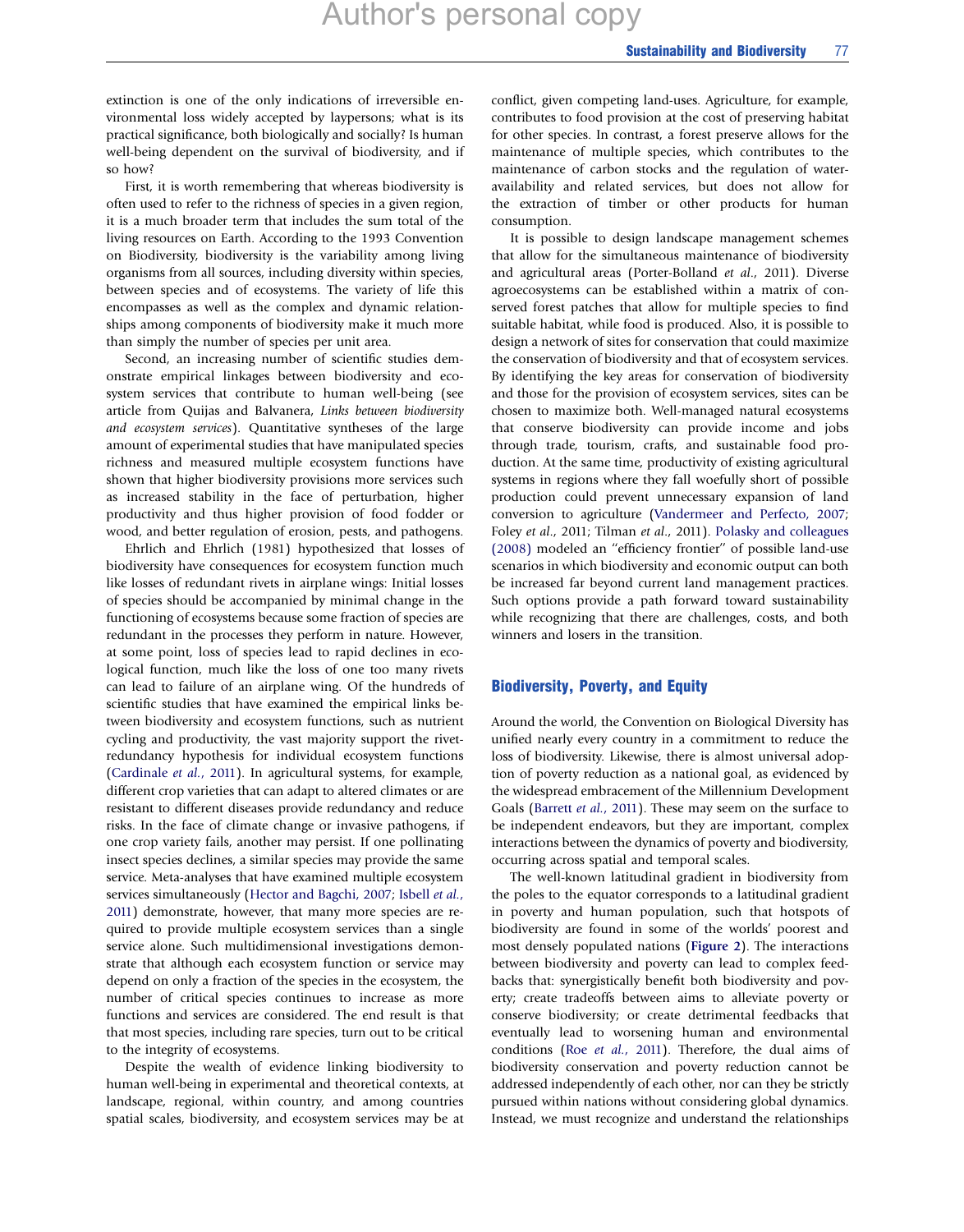<span id="page-8-0"></span>that exist between biodiversity and poverty, and evaluate them integratively at local, regional, and global scales. Social and economic equity arises as a cross-cutting issue, shaping the trajectories of human–environment interactions and thus affecting sustainability.

At global, continental, and many national levels, trends indicate increases in average standards of human well-being despite declines in biodiversity ([MEA, 2005\)](#page-14-0). This would suggest that biodiversity conservation is not relevant to, or not necessary for, human development. However, such aggregated scales blur the fact that national average indicators of wellbeing can increase whereas the economic welfare of the poorest is stagnant or decreasing. Furthermore, when we focus on regions with extreme poverty, these areas are frequently regions of the greatest rates of biodiversity loss. Numerous factors contribute to this troubling co-occurrence.

Such regions are most commonly located in the tropics and in developing countries, where people often engage in traditional subsistence or small-scale production systems. These segments of society tend to rely heavily on local biodiversity to meet an array of their livelihood needs – food, fiber, fuel, construction materials, medicine, pollination

services, cultural services, etc. Also, these societies also tend to have high levels of multiple indicators of poverty, such as little wage employment or cash income, poor access to education, health, and social services, and political marginalization (Figure 3). This leads to a spatial correlation of biodiverse areas and poverty.

A major driver of biodiversity loss globally is demand and consumption of natural resources from urban areas and from the developed or rapidly developing world ([DeFries](#page-14-0) et al., [2010\)](#page-14-0). Urban populations have continued to increase in all parts of the globe over the last century (Figure  $1(c)$ ) with increases in consumption that put pressure on agriculture and the natural resource bases at the expense of biodiversity. The loss of biodiversity in poor rural areas of developing countries occurs as local residents and governments are driven by such demands to exploit their natural capital to increase national economic growth. Natural resource extraction and land conversion – such as timber extraction, mineral extraction, expansion of agriculture or aquaculture, and urban growth – are often undertaken in environmentally irresponsible ways, due to some combination of weak governance, perverse incentives, and economic desperation. Whether out of economic necessity,



Figure 3 Indicators of human well-being and consumption rates are associated with monetary wealth. Wealthier nations have higher access to safe drinking water (a), lower child mortality rates (b), lower fractions of their populations undernourished (c), and lower rates of tuberculosis (d), an indication of disease risk. Wealthier nations also have lower fertility rates (e) and higher life expectancy (f), and higher literacy rates (g), an indication of demographic transitions. At the same time, consumption rates of energy (per capita) (h) and emissions of  $CO<sub>2</sub>$  (i) increase with wealth, indicating that gains in well-being come at a cost for the global environment. Data from the World Bank.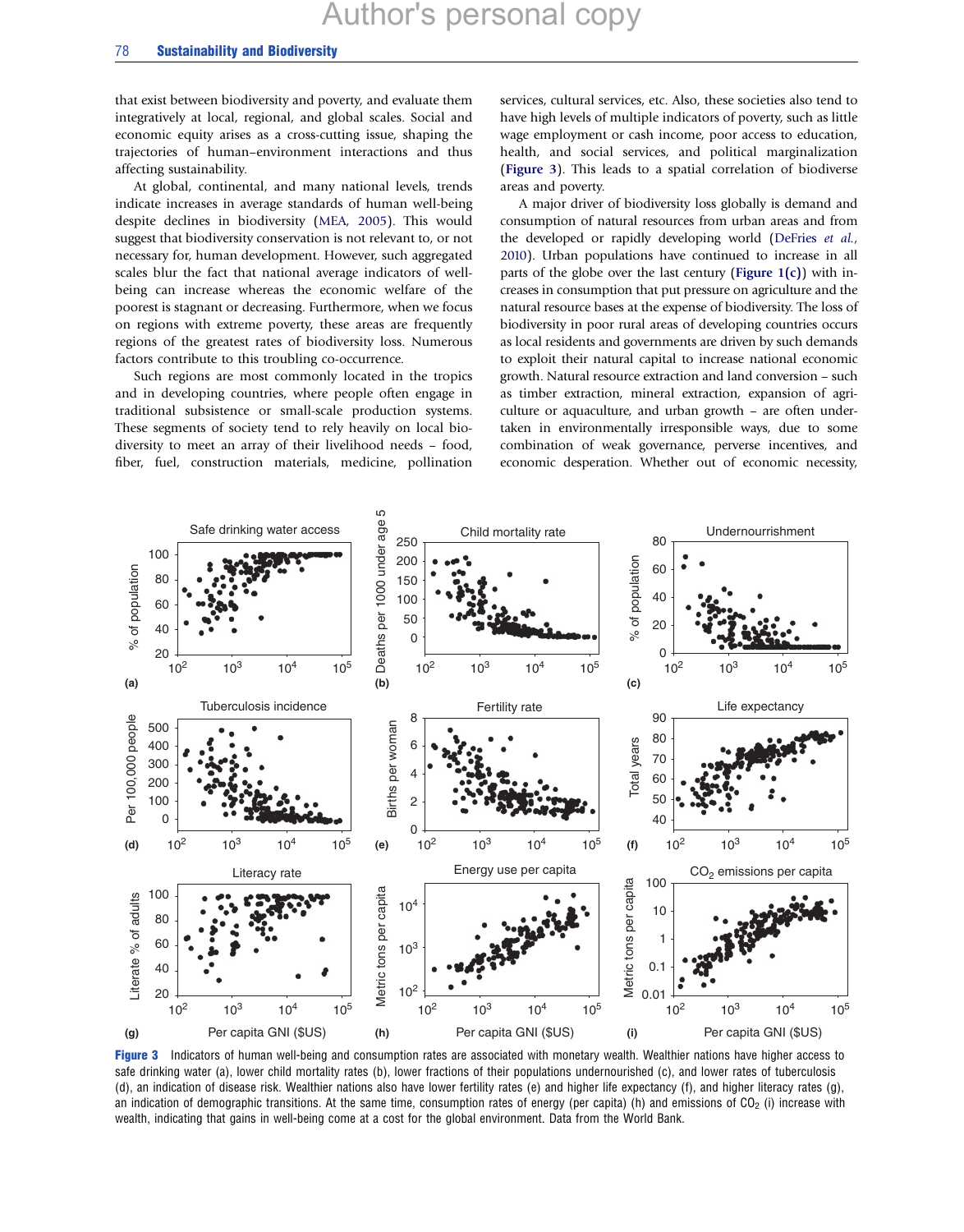incentivization, greed, or negligence, governments and extractive industries often prioritize short-term economic gains above long-term sustainability. Even where environmental protection policies exist, higher levels of government may have little capacity to enforce them, and the potential economic gains from destructive exploitation negate incentives to attempt enforcement.

Such biodiversity loss can reinforce and increase poverty. When natural capital is converted into financial or manufactured capital, social, and political inequities often contribute to outcomes of increased poverty. Poor people living in proximity to biodiverse areas tend to accrue relatively fewer benefits, and often bear a greater burden of costs, from commercial resource exploitation. Poor people are disempowered politically, economically, and in some cases face cultural prejudice. As a result, they tend to receive the minimum compensation that larger polities can feasibly offer, ranging from forced land appropriation and resettlement, to conversion to an industrial wage labor force with reduced local authority and autonomy.

Local people also lose ecosystem services, such as wild and semiwild food sources, soil erosion control, water purification and recharge, pollinator services, and cultural values associated with biodiverse areas. Since poor rural populations rely more directly on those services, their loss exacerbates the challenges of poverty and decreases options for improving livelihoods. The poor become even poorer as they try to cope with land loss, meager wages, and the disappearance of the safety net of ecosystem services. Under such pressures, poor people must often resort to destructive resource use themselves in order to survive. Biodiversity loss and increased poverty are therefore both linked to social inequity in economic development. Certain development sectors, such as oil extraction in Africa and Latin America, forest conversion for soy production in Amazonia, and timber extraction in southeast Asia, have come to epitomize these dynamics.

International trade, global markets, and aid relations profoundly influence development trajectories in biodiverse regions. Many developed nations place higher political priority on environmental protection within their own territories, with the result that wealthier nations now import huge proportions of natural resources from developing countries. When donor aid is coupled to restructuring developing economies to prioritize exports, inequities at an international scale can disempower developing countries to conserve natural resources. This model of economic development is meant to increase wealth for developing countries. However, due to weak governance capacity, corruption, and pre-existing inequities within those countries, they can instead lead to greater wealth inequality and create poverty traps for the most vulnerable segments of society. The enticement of quick profits for countries in dire financial straits may generate perverse incentives for governments to tolerate or even prioritize practices that threaten biodiversity and perpetuate poverty. Coupled political inequities, between developed and developing countries, as well as within countries, can derail efforts for sustainable development and biodiversity conservation.

These outcomes of global trade are becoming more widely acknowledged. In response, developing countries are demanding more attention – and compensation – be paid for the environmental burdens relegated to the developing world ([Roberts and Parks, 2009\)](#page-14-0). This is spurring an important current trend in sustainable development – to dismantle perverse incentives and create local, equitable economic benefits for maintaining biodiversity. Formulating win–win situations is feasible in theory, yet is difficult to achieve in practice. There are now hundreds of thousands of coupled conservationpoverty alleviation projects worldwide, which vary in their relative emphasis on conservation or poverty reduction, and in their strategies for overcoming inequities and perverse incentives (Adams et al[., 2004](#page-14-0)).

There are successful and failed examples in every kind of project linking biodiversity conservation and poverty alleviation: community based natural resource management, integrated conservation and development programs, payments for ecosystem services, sustainable biodiversity utilization, and the recently burgeoning enterprise of cash payments for intact ecosystems for carbon dioxide sequestration (so-called REDD, Reducing Emissions for Deforestation and Forest Degradation, programs). Given the case-specificity in every project, there is consensus on only a few common attributes of projects that yield greater successes. In general, successful programs are carefully designed to account for the specific nature of linkages and feedbacks between poverty and biodiversity in any given case. And equity is recurringly important. Conservation-poverty initiatives require collective action and regulation. If the governance and benefits are not perceived as equitable and legitimate, there tends to be a breakdown of trust, cooperation, and compliance, and project failure ensues ([Ostrom, 1990\)](#page-14-0).

Conservation-poverty programs also vary in their approaches to evaluate changes in human well-being and poverty reduction. The inclusive wealth framework is proposed to integrate the values of biodiversity as well as other forms of wealth, into an aggregate assessment of well-being. It is important to note, however, that in the context of assessing poverty reduction, the framework has limitations. As noted, sociopolitical and economic inequality are major drivers of biodiversity loss and persistence of poverty. Inclusive wealth is based on aggregate summations for a given economic unit, and currently does not account for inequities that exist within that unit. Incorporating metrics of economic inequality, such as the Gini coefficient, would add consideration of the status of the poorest as an additional factor in gauging societal wellbeing. It would also address the concern that empirically, economic inequality is a strong predictor of biodiversity loss ([Mikkelson](#page-14-0) et al., 2007; [Holland](#page-14-0) et al., 2009).

Although there is much to debate and development in the study of biodiversity, poverty, and equity, there are likewise some key common trends that are critical to understanding the challenge of sustaining biodiversity. Biodiversity loss is largely driven by grossly disproportionate consumption in wealthy nations and in urban environments, and the resource exploitation and land conversion in developing countries necessary to support that consumption. There is geographic colocation of poor people and areas of high biodiversity, and those are also the regions where biodiversity loss is most rapid. The dynamics of biodiversity loss and poverty feedback on one another, which creates both situations of entrenched poverty as well as opportunities to potentially engineer win–win situations. Around the world, there are a panoply of efforts to achieve such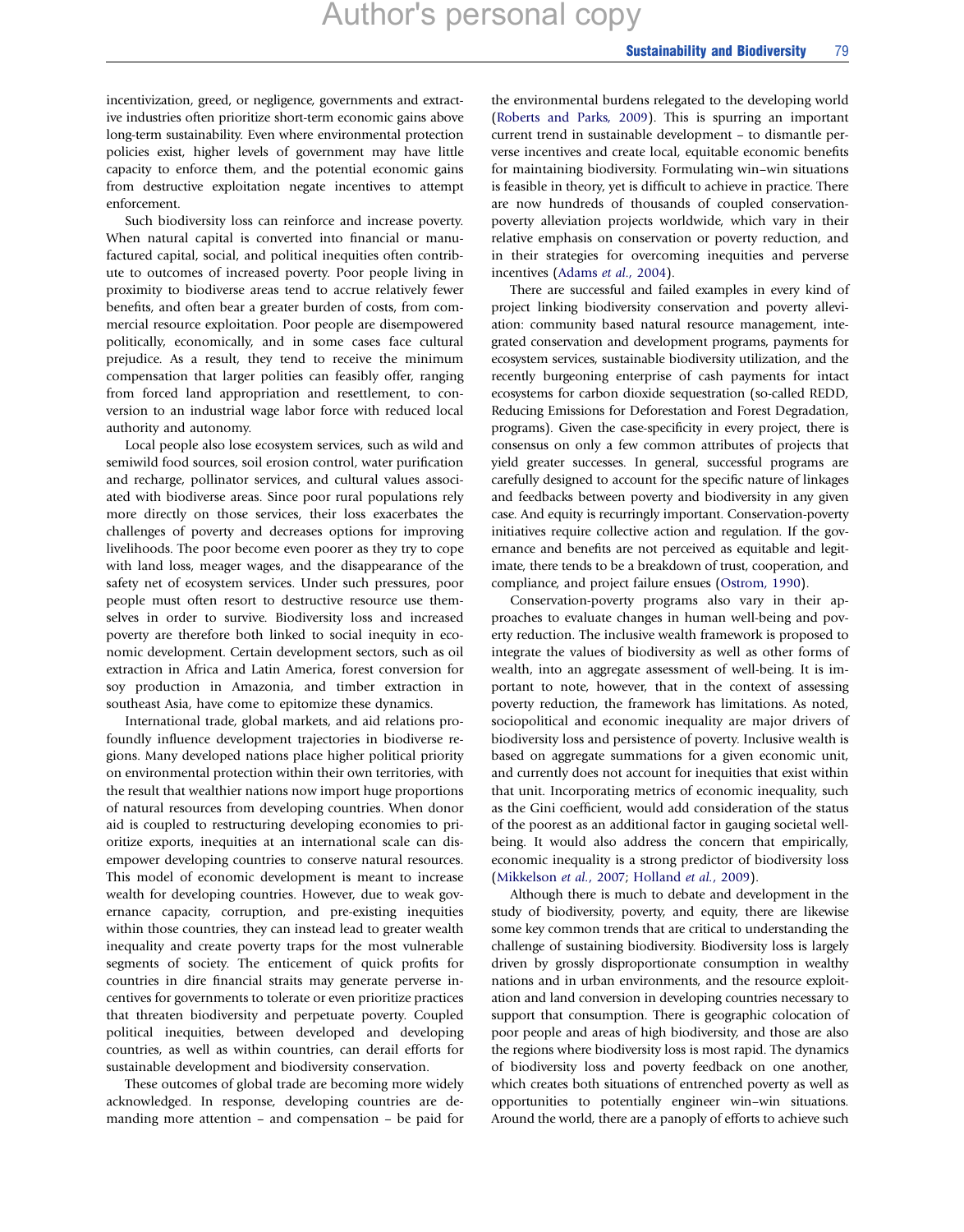<span id="page-10-0"></span>win–win outcomes, yet there is weak consensus as to the best ways to do so, or how to evaluate success. Environmental economics, political ecology, sustainability science, and conservation biology are among the host of academic disciplines striving to generate knowledge that can facilitate efforts to simultaneously sustain biodiversity and ecosystem services while alleviating poverty.

## Diversity, Resilience, and Sustainability

Evaluating natural capital assets and their likely responses to decreases in resource use and consumption within the inclusive wealth framework are complicated by the fact that Earth system may not respond to change in easily predicted ways. A fundamental question that emerges is how stable are ecosystems and Earth systems in response to perturbation. Ecologists have long been interested in the temporal stability of structure and function of ecosystems, but have defined stability in two distinct ways. The first, termed engineering resilience by Gunderson (2000) defines resistance in terms of the sensitivity of ecosystems to disturbance (i.e., the magnitude of change in response to disturbance of some size) and resilience as the rapidity with which the system recovers to its predisturbance state. In many though by no means all cases (see article from Quijas and Balvanera, Links between biodiversity and ecosystem services), more diverse ecological communities are both less sensitive to change, and recover more rapidly to predisturbance values. Ecosystems that are more stable by these metrics might allow for ecosystem services to be obtained with greater regularity and predictability, and thus be of greater value. The shortcoming of studies based on resistance and engineering resilience (sensu Gunderson) is the presumption that ecosystems have a single equilibrium to which they ultimately return. The growing evidence that many ecosystems have more than one equilibrium (i.e., they possess alternative stable states) has more profound implications for relationships between diversity and sustainability.

The notion that ecosystems may shift abruptly between alternative stable states arose first from theoretical models but has since been demonstrated rigorously in natural systems. Some of the most convincing examples of such 'critical transitions' are found in shallow temperate lakes, which can switch rapidly from an oligotrophic clear water system to a eutrophic pea-green soup after nutrient additions pass a threshold (or 'tipping point') ([Scheffer](#page-14-0) et al., 2001). Importantly, reversing such a transition is extremely difficult, because positive feedbacks are reoriented to favor the new equilibrium. Another prominent example of such ecosystem behavior is the transition between woodlands and grasslands in arid and semiarid regions. Feedbacks among fire, herbivory, and the ability of plants to capture runoff all influence such landscapes. The same concepts of feedbacks, thresholds, and critical transitions have been applied to the apparently sudden collapse of human societies such as those in Central America, Easter Island, and elsewhere, generally due to collapse of environmental conditions. The existence of thresholds at the ecosystem scale also raises the notion that there may be planetary boundaries for critical factors, such as ocean acidification levels, atmospheric CO2 concentrations, temperatures, species extinction levels,

and so forth, beyond which Earth systems may switch into alternative states unfavorable to human well-being (Rockström et al., 2010).

The capacity of an ecosystem to absorb external shocks without undergoing such transitions between stable states has been termed 'ecological resilience,' which is the second way ecologists have measured stability. A resilient system, like a ball in a cup, will return to its original equilibrium except in cases of severe disturbance. In a system with low resilience, only a small disturbance may be needed to move past the lip of the cup (the 'basin of attraction') and into another state. Human activities and other external drivers can reduce resilience and increase the probability of state shifts by weakening the interactions that reinforce the original state. Management of ecosystems with alternative stable states requires managing for resilience.

The concept of alternative stable states is important to the integration of biodiversity and sustainability in several respects: First, at the local and global scale, biodiversity may itself be subject to catastrophic declines as the human influences on ecosystems intensify. Rather than a linear decline with resource use ([Figure 4\(a\)](#page-11-0)), biodiversity may exhibit threshold responses where minor stressors have little or no impact on biodiversity, but major stressors lead to severe losses ([Figure 4\(b\)](#page-11-0)). In other words, there is no guarantee that diversity responds in a smooth fashion to environmental pressures – in fact, most evidence points to the contrary. The ongoing mass extinction associated with humans may represent the crossing of such a threshold. At the global scale, loss of species diversity is effectively permanent and irreversible, due to the contingent nature of evolutionary processes and the sheer length of time required for new species to evolve. But even at the local scale, loss of foundation species may effectively prevent reestablishment of original diversity levels after removal of stressors – meaning that biodiversity may exhibit alternative stable states within individual ecosystems (Figure  $4(c)$ ).

The response of ecosystem processes (and thus ecosystem service provision) to biodiversity can also be nonlinear. Rather than linear decreases (Figure  $4(d)$ ), relationships between species diversity and ecosystem functions such as productivity exhibit little change initially, followed by increasing large declines at low species number ([Figure 4\(e\)](#page-11-0); [Cardinale](#page-14-0) et al., [2011](#page-14-0)). In general, such relationships reflect redundancy among species' functional roles within ecosystems. How often feedbacks between ecosystem function and biodiversity are strong enough to generate alternative stable states (Figure  $4(f)$ ) is unknown.

Whether considering the response of biodiversity to environmental change, or the response of ecosystem services to biodiversity, nonlinear relationships have important implications for sustainability. Obtaining ecosystem services generally requires human institutions and infrastructure tailored for that purpose. Thus transitions to alternative states often incur significant costs due to the loss of services, even if the potential services from the new state are equal to those of the old. The risk of such losses is magnified by the fact that the location of thresholds and the potential loss of ecosystem services associated with a state transition are often difficult to determine ahead of time (Scheffer et al., 2009). Global measures of sustainability such as inclusive wealth must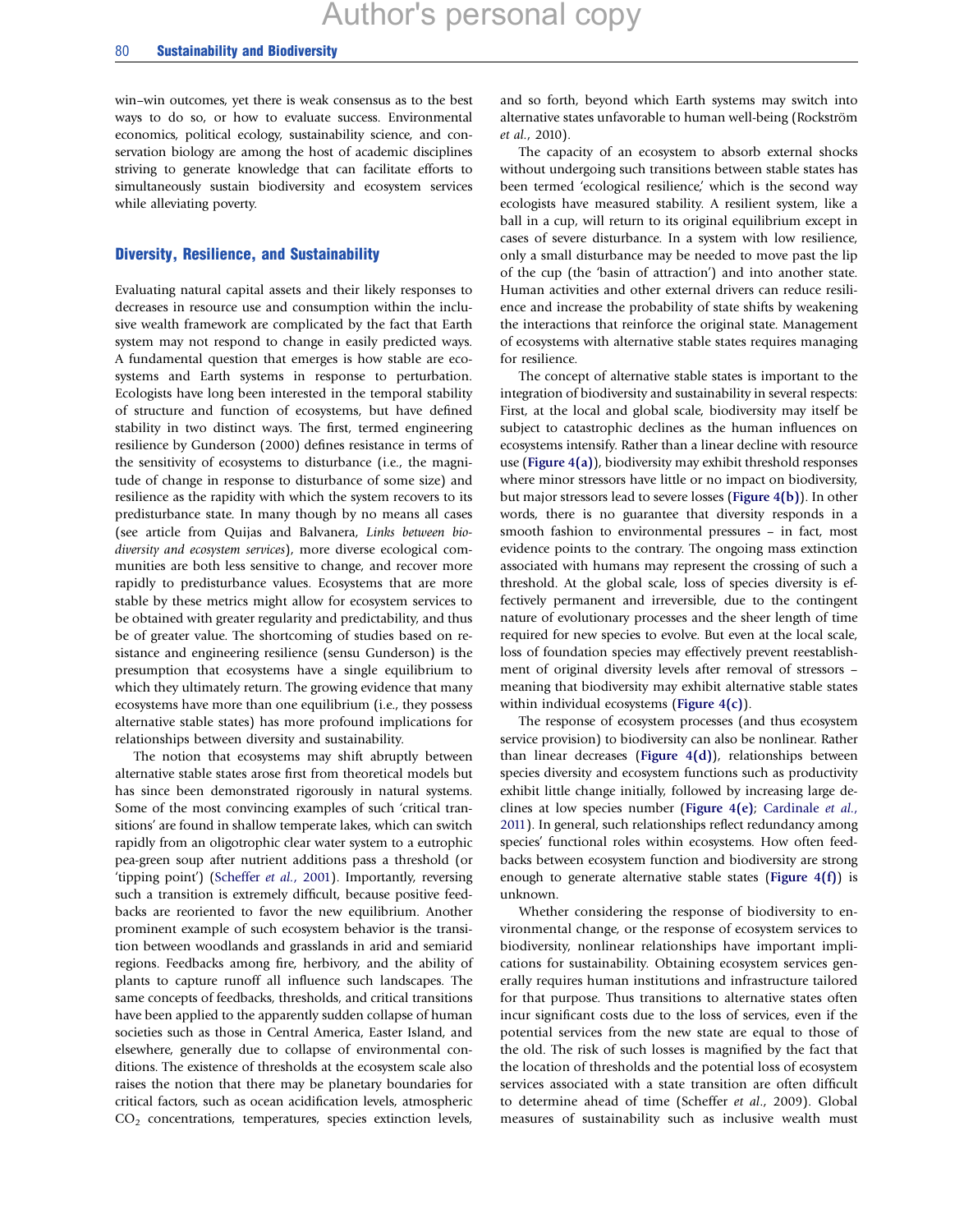# Author's personal copy

<span id="page-11-0"></span>

Figure 4 Potential relationships between human resource use and biodiversity (top row), and between biodiversity and ecosystem service provision (bottom row). Panels (a), (b), and (c) show linear, threshold, and hysteretic responses, respectively, of biodiversity to human resource use. Panels (d), (e), and (f) show linear, threshold, and hysteretic responses, respectively, of ecosystem service provision to biodiversity. Although the rate and costs of biodiversity loss are often assumed to be linear (a, d), some evidence suggests that these relationships exhibit sharp breaks at some level of human resource use (b) or biodiversity (e). A third possibility is that these relationships have alternative states (c, f), so that loss of biodiversity or the services that depend on them may not recover even when the underlying stressor (resource use or biodiversity loss) is ameliorated. Note that it would be possible for these relationships to exhibit one form when considered globally, and others when considered at the scale of individual ecosystems.

account for such risks if they are to guide or inform a sustainability transition.

One important implication of the inclusive wealth framework is that of intergenerational equity – the needs of the present balanced against those of future generations. Threshold relationships between biodiversity and ecosystem services (and among many other components of ecological systems) exacerbate the tension between maximizing current provision of ecosystem services and maintaining the capacity of ecosystem to provide services indefinitely, particularly when the potential for alternative states is considered. Available evidence suggests that maintaining diverse ecological communities is an important component of managing for resilient ecosystems and ensuring the future provision of ecosystem services.

# **Trends**

Biodiversity Trends – The [Millennium Ecosystem Assessment](#page-14-0) [\(2005\)](#page-14-0) reports that extinction rates are 100 to almost 1000 times the background level of extinction based on the fossil record. Two thirds of the world's ecosystem services that depend on biodiversity are declining. These alarming trends led scientists to consider the current epoch of humanity the 'Sixth Extinction' ([Leakey and Lewin, 1995\)](#page-14-0). The largest driver of biodiversity loss is habitat change. On land, such changes occur through land use changes. Both globally and particularly in heavily indebted poor countries, conversion of land to agriculture (Figure  $5(e)$ ) has been on the rise in the last half century. Such trends occurred much earlier in many wealthier regions of the globe. Land conversions and land degradation also degrade or destroy ecosystems and the services they provide to humans. Increasing need for fuelwood and land for agriculture, together with industrial logging, have resulted in global losses of forest at a rate of 16 million hectares per year during the 1990s. World deforestation, mainly the conversion of tropical forests to agricultural land, has decreased over the past decade (2000–2010) to approximately 13 million hectares of forests per year but continues at an alarmingly high rate in many countries (Global Forest Resources Assessment, 2010).

In coastal and ocean ecosystems, habitat change is driven by loss of coral reefs through ocean acidification, pollution, climate change, species invasions, overexploitation, and damage to sea floors due to trawling. In coastal ecosystems, Worm et al. [\(2006\)](#page-14-0) report dramatic declines in populations of ecologically and economically important species: In fishery taxa that have maintained viable population sizes over the last 1000 years, 40% have collapsed (their populations have dropped below 10% of their maximum population size) since 1800. More than half of the world's coral reefs face changes in species composition, obliteration, and other major ecosystem effects. In open ocean ecosystems, the situation is even more dire: 80% of fish and invertebrate taxa in our global fisheries have collapsed in the last 50 years. These collapses have resulted in major losses of ecosystem services (fisheries, nursery habitat, and filter function) and with concomitant increases in risks (such as beach closures, harmful algal blooms, fish kills, oxygen depletion, coastal flooding, and species invasions).

Covering less than 1% of the Earth's surface, freshwater ecosystems have lost the largest proportion of species and habitat when compared with other ecosystems on land or with the oceans. Physical modification or water withdrawal from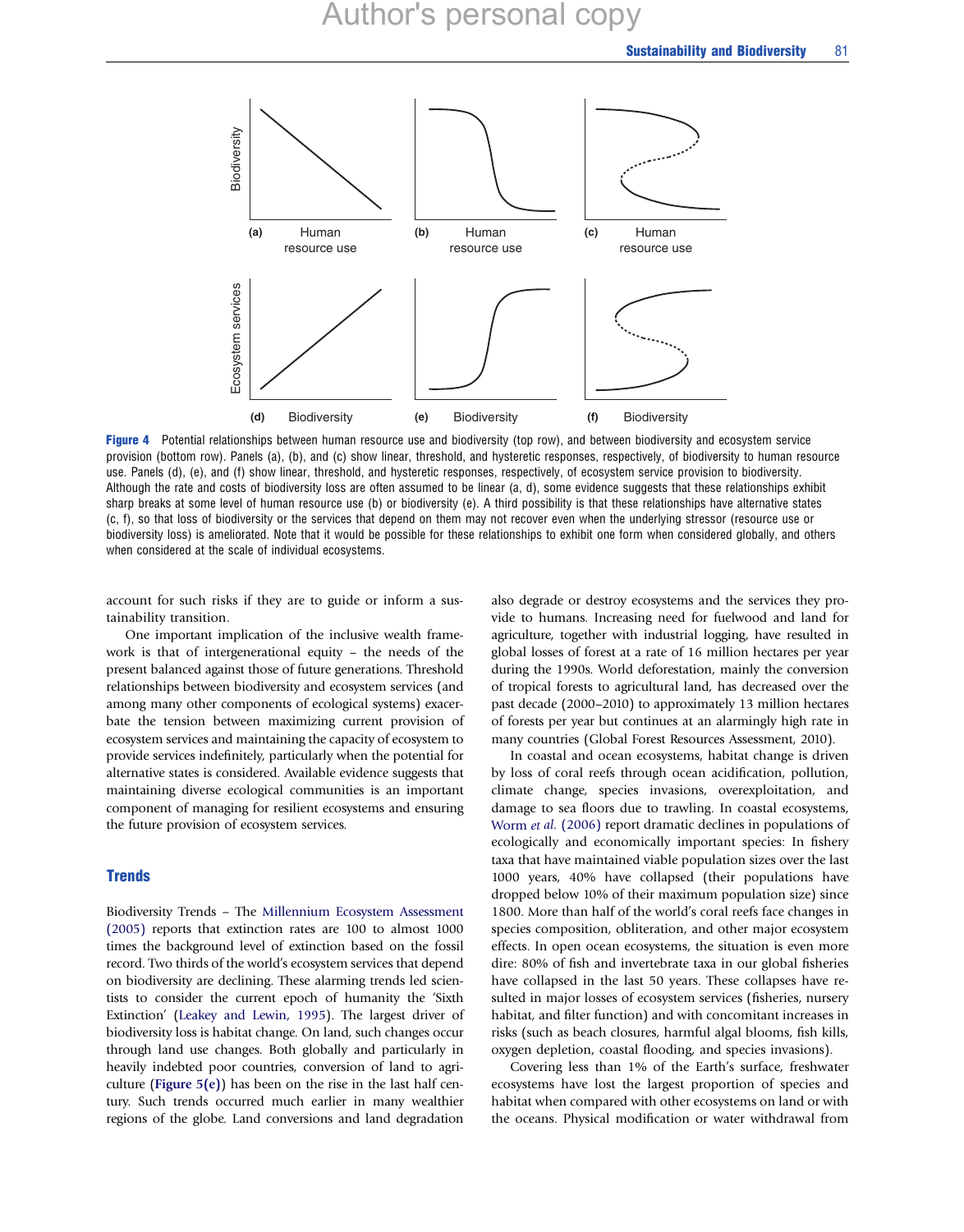<span id="page-12-0"></span>

Figure 5 Global trends in total and per capita energy use and land area for agriculture. (a) Total energy use in kt of oil equivalents for the Word, high income nations and low income nations since 1960. High income and World totals continue to rise, whereas low income totals remain very low. (b) Per capita energy consumption has increased fairly steadily in high income nations since 1960 with a slight down-turn in recent years. (c) Fossil fuels still comprise the vast majority of energy consumption in the word, particularly in high income nations. In low income nations, fossil fuel energy use as a percentage of total energy use is much lower. Alternative energy sources, such as wind, solar, and nuclear remain very low percentages of total energy use throughout the world. (d) Electricity use per capita continues to increase steadily in high income nations but is stable in low income nations and for the World. (e) Land are for agriculture as a percentage of total land area has remained fairly stable in high income nations; it continues to increase in low income nations, and it is steadily increasing in heavily indebted poor countries, surpassing that of high income nations. (f) Air transport in terms of passengers carried an indicator of energy use and consumption that is afforded only by the wealthy, has grown steadily since 1970. This trend is driven largely by high income nations. Low income nations show very low and near constant levels. Data from the World Bank.

rivers, continuing overfishing, dam building and river development, and contamination have driven species losses and will continue to place greater threats on freshwater ecosystems. Many estuaries and bays have also deteriorated because of activities associated with land development and fishing pressure, undermining ecosystem services. All the habitat transformations have profound impacts on human well-being. Biodiversity losses affect the livelihood of local communities that depend on diverse ecosystems for food, tourism, and ecosystem stability.

Future projections of species extinction rates based on habitat change current population status of threatened or endangered species indicate that extinction rates will continue to rise to ten times their current rates ([MEA, 2005\)](#page-14-0), although the methods for generating such predictions are difficult

(He and Hubbell, 2011). Measuring and monitoring for biodiversity loss presents a major challenge given that possibly  $>85%$  of species on land and  $>90%$  in the ocean have still not been identified or described (Mora et al.[, 2011](#page-14-0)).

Trends in health, consumption, and communication – At the same time that biodiversity indicators show increasing cause for alarm in our ability to manage for sustainability, indicators of human well-being continue to show positive trends (Figure  $1(c)$  and  $1(e)$ ). But these benefits to human well-being have come at the cost of consumption of nonrenewable resources (Figure  $5(a)-(d)$ ), homogenization of the biota, emission of climate altering greenhouse gases (Figure  $6(a)$  and  $6(b)$ ), and pollutants to human health (Figure  $6(c)$  and  $6(d)$ ). Inequities in the distributions of costs and benefits are apparent, as discussed in [section Diversity,](#page-10-0)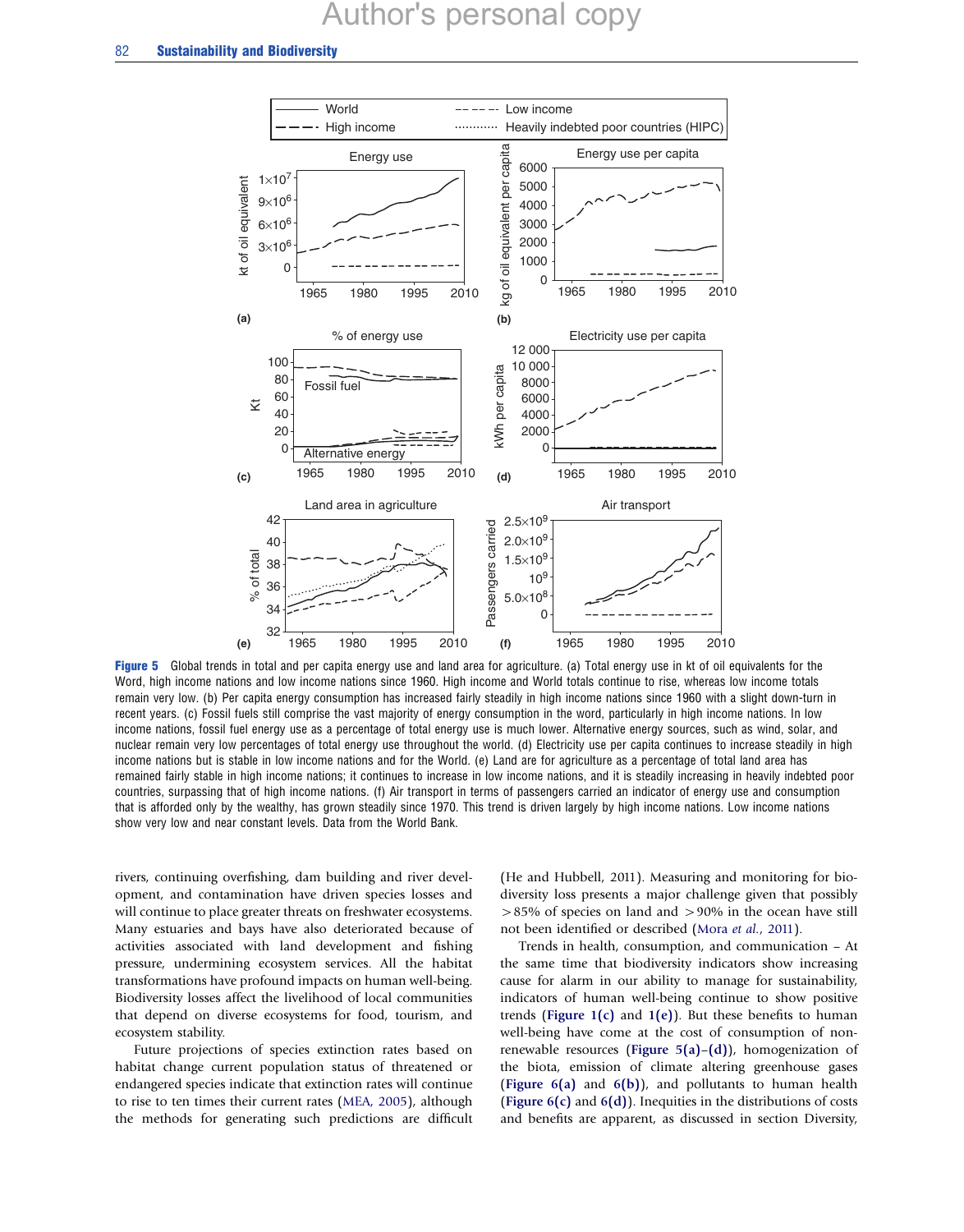<span id="page-13-0"></span>[Resilience, and Sustainability.](#page-10-0) Indicators such as disease incidence, literacy rate, safe drinking water access, and life expectancy indicate that wealthier nations have higher material well-being in terms of health, education, and access to basic resources ([Figure 3](#page-8-0)). Wealthy nations have high per capita energy consumption rates and  $CO<sub>2</sub>$  emissions rates ([Figure 3\(h\)](#page-8-0) and (i)). As such, wealthy nations appear to be reaping the benefits of consumption but the costs of this consumption is paid for globally.  $CO<sub>2</sub>$  emissions per capita have begun to level off in wealthy nations; globally, however, yearly emissions continue to increase as a result of population growth and consumption in fast developing countries. In the past 50 years, total annual nitrous oxide pollution has remained relative constant and particulate matter has markedly declined (Figure 6(c) and (d)). Electricity use per capita and total energy use of high income countries continues to rise. Air travel in wealthy nations and globally has risen sharply.

At the same time, humans are increasingly connected and have the capacity to share ideas, cultural values, and transfer technology rapidly. The exponentially increasing trends in internet use and cell-phone use (Figure 7(a) and (b)) attest to the increasing global connectedness. The same global interconnectedness that creates pressures on biodiversity may also facilitate mechanisms such as REDD that provide incentives to address climate change while sustaining biodiversity.

Meeting human needs while preserving the Earth's life support systems for future generations will require a worldwide acceleration of today's halting progress in a transition toward sustainability. Whether humanity can take advantage of human capital, knowledge, and technological advances to develop processes and governing mechanisms to achieve sustainability will determine much about the fate of the Earth's biodiversity.



Figure 6 Pollution levels show contrasting trends. Although global CO<sub>2</sub> emissions have risen sharply (a), people in wealthy nations are largely responsible (a, c). Nitrous oxide emissions have stabilized (c) whereas particulate matter has decreased (d). Data from the World Bank.



Figure 7 Exponential increase in global cell phone subscriptions (a) and internet users (b) in recent decades provides an indication of the change in communication and access to information that human societies have undergone. Data from the World Bank.